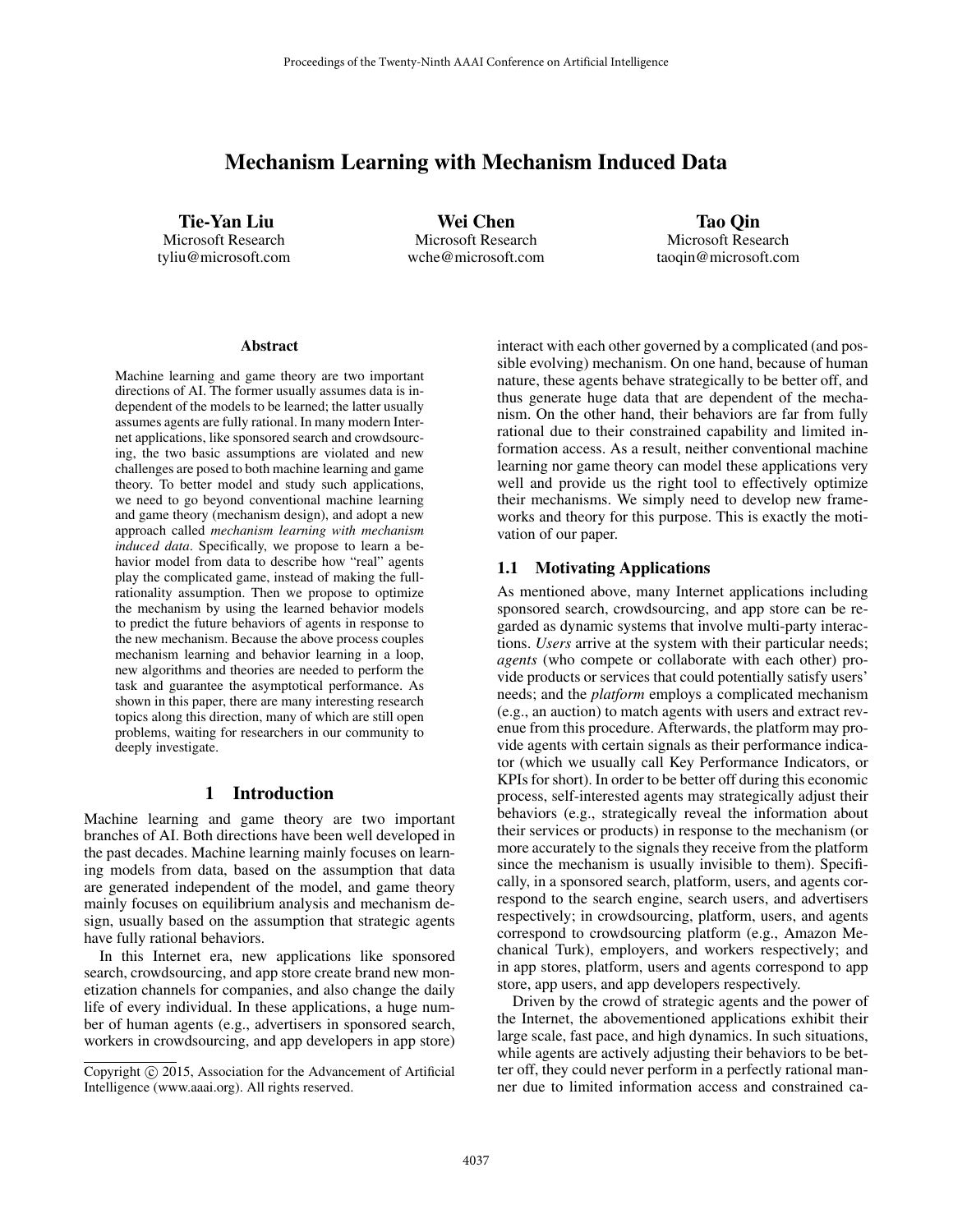pability. For example, in sponsored search (Qin, Chen, and Liu 2014), the advertisers receive KPI for their ads, and adjust their bids accordingly. The KPIs, and therefore the response to the KPI, depend on both the bids of other advertisers and the auction mechanism (Athey and Nekipelov 2010; Pin and Key. 2011). However, since the KPIs only reveal partial information of the system (i.e., the advertisers cannot know others' exact bids and the parameter in the mechanism, and can hardly learn them in an effective way give the large number of competitors in the auction, the complex broad match between queries and keywords, and the fast-paced auction process driven by billions of queries per day), it is almost impossible for advertisers' to make their behavior changes a best response (Duong and Lahaie 2011; Rong, Qin, and An 2014). As a result, the assumptions used in both conventional machine learning and game theory become rather fragile and cannot be used to explain real behaviors of the agents in these applications of our interest.

## 1.2 Our Proposal

To tackle aforementioned challenge, we propose a new research direction called *mechanism learning with mechanism induced data (MLMID)*. The key of this proposal is as follows:

- (1) Instead of assuming the agent behaviors to be fully rational, we propose to learn a more real model from data to describe their behaviors. We call such models *datadriven behavior models*. For instance, we can employ a Markov model, which depends on much weaker assumptions, i.e., agents behaviors only depend on their previous actions and accessible information in a finite period of history.
- (2) Instead of assuming the behavior data to be independent of the mechanism, we regard the data as being induced by the mechanism, and propose to use a bilevel framework to learn the optimal mechanism. That is, we first use the behavior model learned from historical data to predict agents' future behaviors in response to a given mechanism, and then learn the optimal mechanism on its basis.
- (3) We analyze the theoretical properties of the above learning process by considering the loop formed by behavior learning and mechanism learning. In particular, we may need to defined a nested capacity measure that consider both the behavior model space and the mechanism space. We also need to characterize the generalization error with respect to both the number of training instances for behavior learning, and the number of loops for optimizing the mechanism based on the predicted behaviors.

Regarding the above proposal, there are a number of interesting open questions to explore. For example, how to collect appropriate training data and test data? How to define meaningful empirical loss and expected loss? How to effectively learn a data-driven behavior model? How to learn the mechanism given that it is coupled with a data-driven behavior model? How to define appropriate surrogate loss function

for efficient optimization? How to ensure the generalization ability of the learned mechanism learned? Which solution (e.g., equilibrium) concept shall we use while conducting game theoretical analysis for the learned mechanism?

We truly believe that by answering the above questions, we can gain deep understanding of the modern Internet applications, and obtain many new and interesting research topics. We show the big picture of MLMID in Figure 1, and will make detailed discussions in the remaining parts of this paper.

### 2 Related Work

As can be seen from the above descriptions, our proposal leverages both machine learning and game theory, and let them interact with each other. We have noticed that in many previous works, machine learning also meets game theory. However, some of these works still assume the i.i.d. data generation and/or full-rationality; some do not leverage data at all, and some others are not concerned with mechanism design. Therefore, they cannot model the MLMID problem of our interest as well as our proposal. In this regard, we consider our proposal as a good complement to the existing literature of machine learning plus game theory, which establishes a stronger connection to real applications.

Here we briefly discuss the relationship between our proposal and some related works.

*Learning in games* (Fudenberg 1998; Mossel and Roch 2007; Mannor, Shamma, and Arslan 2007; Yao, Chen, and Liu 2012) studies how an agent optimizes his/her behaviors through learning under the assumption that the mechanism of a game is fixed and does not depend on agents' behaviors. This is clearly different from our problem, since we want to learn the mechanism based on agents' behavior data.

*Mechanism design via machine learning* (Dütting et al. 2012; Balcan et al. 2005) reduces the optimization problem for mechanism design to existing machine learning techniques, e.g., support vector machines. It differs from our problem in two aspects: (1) It assumes the full rationality of agents' behaviors and targets at designing incentive compatible mechanisms. (2) It does not leverage data for learning.

*Machine learning for mechanism design* also targets at mechanism design by learning with data. However, it is different from our problem in the following aspect: (1) Some works (Babaioff, Sharma, and Slivkins 2009; Babaioff, Kleinberg, and Slivkins 2010; Cole and Roughgarden 2014)assume the full rationality of agents' behaviors and targets at designing incentive compatible mechanisms. (2) Some works (Xu, Qin, and Liu 2013; He et al. 2013b; Hummel and McAfee 2014; Cole and Roughgarden 2014; Yang et al. 2014) assume the data to be i.i.d., while in our problem data is induced by the mechanism.

*Game theory for machine learning*, including strategyproof classification (Meir, Procaccia, and Rosenschein 2012) and incentive compatible regression (Dekel, Fischer, and Procaccia 2008), focuses on how to make machine learning algorithms incentive compatible. In our problem, we do not consider incentive compatibility since agents are not fully rational.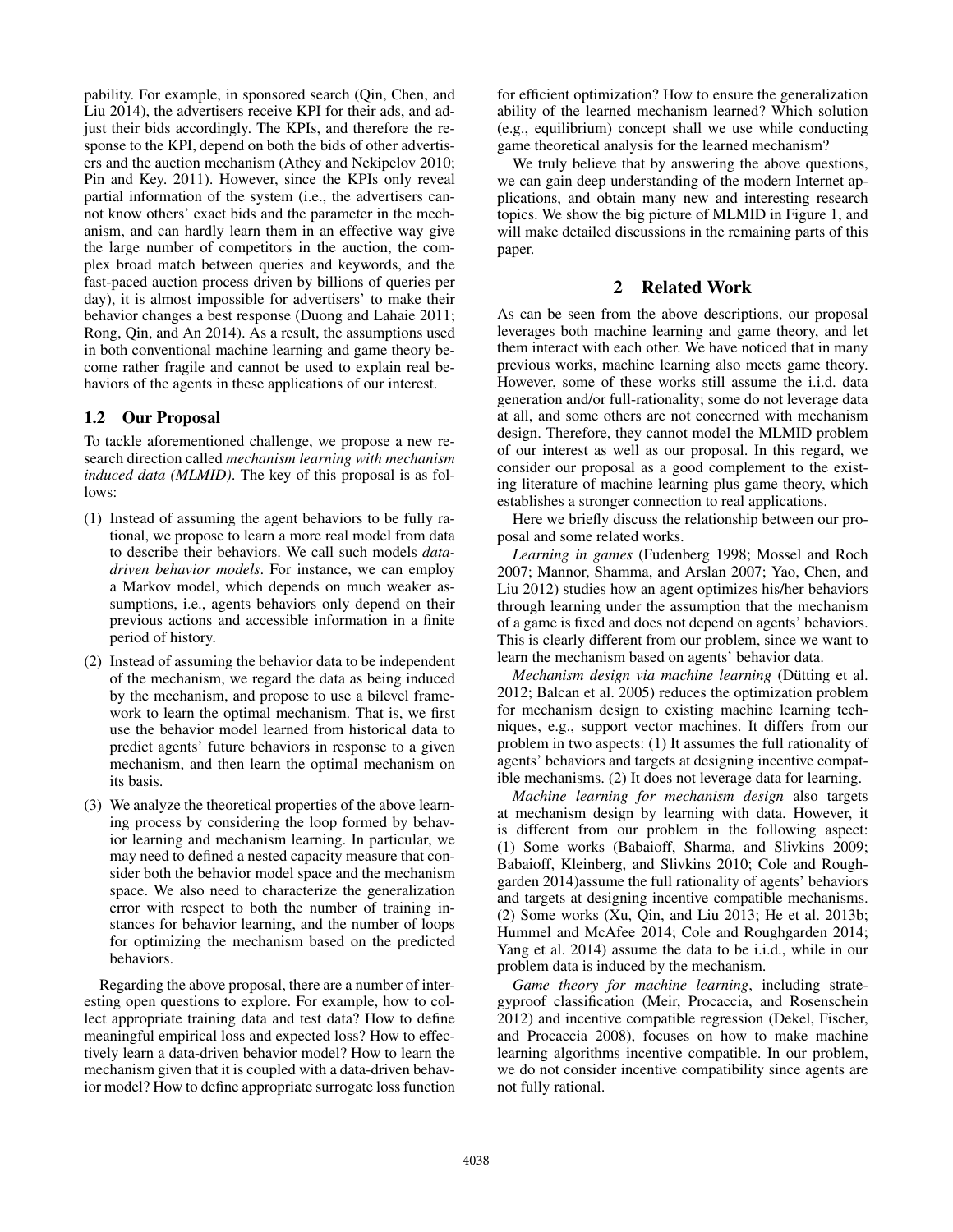

Figure 1: Mechanism Learning with Mechanism Induced Data

## 3 Mechanism Learning

The focus of mechanism learning is to adopt new machine learning techniques to optimize the mechanism of the platform, based on the learned data-driven behavior models of the agents. In this section, we make detailed elaborations on major research topics in this new direction.

### 3.1 Data Driven Behavior Models

In this subsection, we discuss the data-driven behavior models and how to effectively learn their parameters.

*Static behavior models*. In this kind of models, the behaviors of an agent can be described by a static parametric function whose mathematical form is fixed and does not change over time. The mathematical form might be just a regression function, or a parameterized version of some existing behavior models studied in the literature (Duong and Lahaie 2011). The input to the behavior function include all kinds of information that the agent can access. The output of the behavior function is the behavior change. Please note that adopting static behavior models does not mean that the behaviors are static, because the input to this "static" function may be dynamic. Given the data generated by the agents in a certain application, we can learn the parameters of the behavior function and further use them to predict the future behaviors of the agents. Actually, there have been some meaningful attempts on learning static behavior models in the recent literature. For example, in (Tian et al. 2014) and (He et al. 2013a), it is assumed that the model is Markovian, and its transition probability is a truncated Gaussian function, then the parameters of the model are learned by means of maximum likelihood estimation. In (Tian et al. 2014), generalization analysis is conducted for the model and conditions are given that can guarantee the generalization ability of the model. In (Xu et al. 2013), the best response model is parameterized by introducing the willingness, capability, and constraints of the agents, and then the parameters of the model is learned also by means of maximum likelihood estimation.

*Dynamic behavior models*. In this kind of models, there might not exist a static function that describe how agents change their behaviors. Instead, the assumption is that agents will perform online learning when interacting with the platform, users, and other agents. Therefore, the behavior models of the agents will be dynamic and evolve over time. For this line of research, the related attempts are very limited. Because of this, there is actually quite a large space to explore. For example, since there are both stochastic factors (e.g., users and other uncertain factors in the ecosystem) and adversarial factors (e.g., both the behaviors of other agents and the mechanism of the platform may change strategically), conventional online learning algorithms (e.g., multiarmed bandits) might not suffice. New methodologies and theoretical frameworks might be needed.

#### 3.2 Mechanism Learning based on Learned Behavior Model

To perform the task of mechanism learning, one could collect historical data including the agent behavior data and the user data in advance, and then optimize the mechanism on these data. In (Zhu et al. 2009; Cui et al. 2011; Mohri and Medina 2013), the authors assume agents' behaviors or the behavior distribution will not change when the mechanism changes, and apply machine learning techniques to learn the optimal algorithm. However, as mentioned before, the i.i.d. assumption does not hold in practice, and when we update the mechanism during the learning process, the agent behavior data we collected in advance will become obsolete.

To tackle the problem, we propose to use the collected agent behavior data just for the training of the data-driven behavior model, and then use this model to generate new behavior data for the agents during the process of mechanism learning. One existing attempt along this direction is (He et al. 2013a). They propose a new framework that involves a bi-level empirical risk minimization (ERM): It first learns a Markov behavior model to characterize how agents change their behaviors, and then optimizes the mechanism by simulating agents' behavior changes in response to the mechanism based on the learned Markov model. Although this framework has demonstrated promising empirical results, its optimization is somehow inefficient due to the complex process of simulating new behavior data and the non-smooth objective function. It remains an open question how to find appropriate surrogate objective function and design efficient optimization algorithms for this bilevel ERM framework.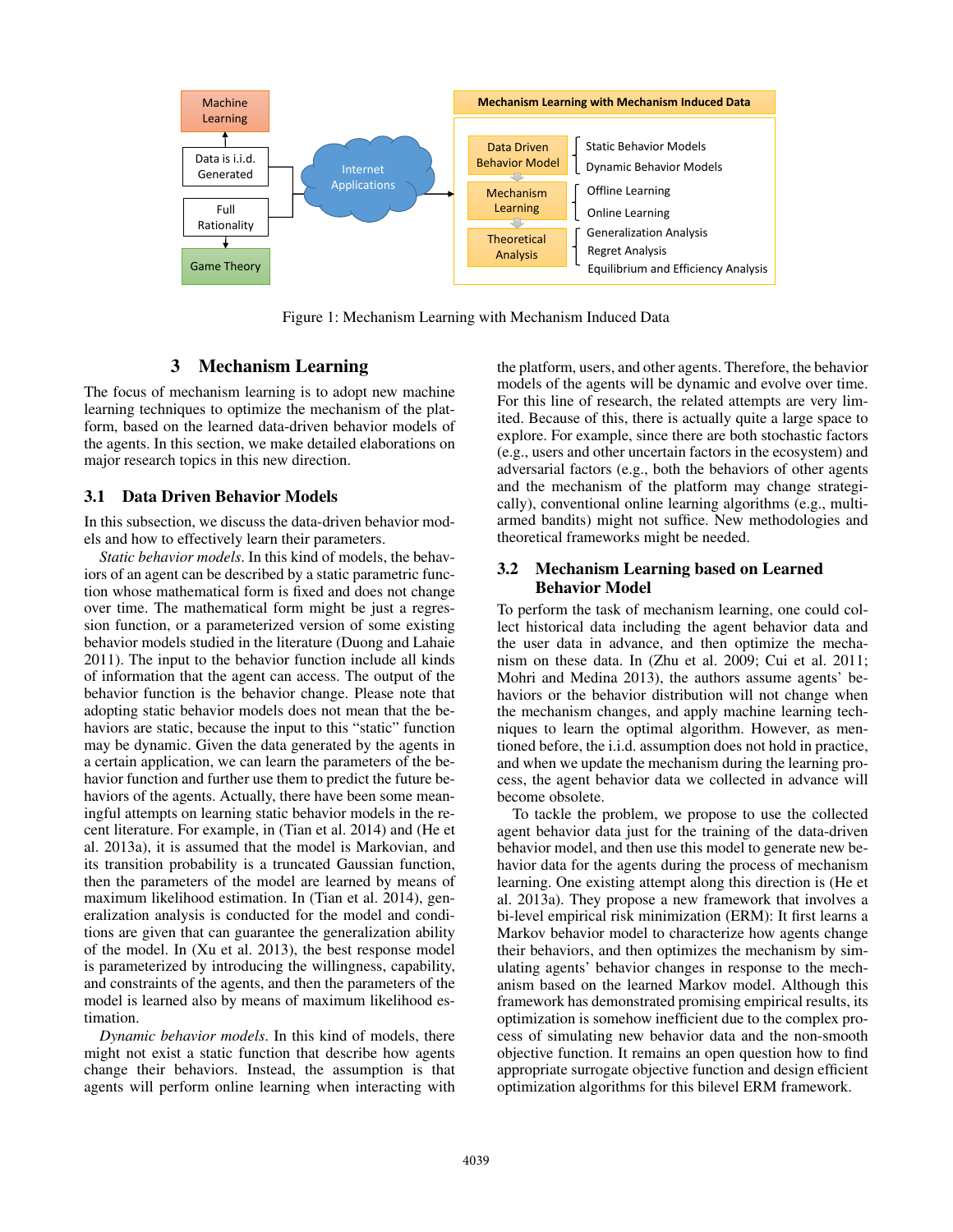Furthermore, there is one assumption behind the aforementioned approach, i.e., the collected behavior data is comprehensive enough and the behavior model learned from it can be valid for any new mechanism. However, sometimes this assumption might not hold (especially considering that agents may perform online learning and their behaviors can be very dynamic and complicated). In this situation, it would be better to adopt the online version of mechanism learning. Specially, we collect our desired behavior data of the agents in a progressive and adaptive manner within a real application, and probe the mechanisms by minimizing the regret on the collected data. With this online setting, we have the power to change the mechanism of the system and impact the data generalization process. To our knowledge, there is no formal attempt along this direction yet, and there are many related questions to be answered, e.g., how to collect behavior data and probe different mechanisms? And how to combine static/dynamic behavior models with online mechanism learning?

#### 3.3 Theoretic Analysis for Mechanism Learning

The theoretical study of mechanism learning involves two perspectives and three subtopics. From the perspective of machine learning, we can conduct (1) generalization analysis for offline mechanism learning and (2) regret analysis for online mechanism learning; from the perspective of game theory, we can conduct (3) equilibrium and efficiency analysis for such a dynamic system in which the mechanism is optimized based on the agents' behavior models and the agents' behavior models are learned from non-i.i.d. data.

*Generalization analysis* for offline mechanism learning is highly non-trivial because of the loop between behavior data and mechanism. Very recently, the first generalization analysis regarding MLMID is conducted in (Li et al. 2015), which decomposes the overall generalization error into the behavior learning error and the mechanism learning error. The former relates to the process of learning a Markov behavior model from data, and the latter relates to the process of learning the optimal mechanism based on the learned behavior model. For the behavior learning error, a non-asymptotic error bound is obtained by considering the gap between transition frequency and transition probability of a Markov chain. For the mechanism learning error, a new concept called nested covering number of the mechanism space is used to obtain an uniform convergence bound. Specifically, the mechanism space is first partitioned into subspaces (i.e., a cover) according to the similarity between the stationary distributions of the data induced by mechanisms. In each subspace, the data distribution is similar and therefore one can substitute the data sample associated with each mechanism by a common sample without affecting the expected risk by much. Second, for each mechanism subspace, a uniform convergence bound is derived based on its covering number (Anthony and Bartlett 2009) by using the generalization analysis techniques developed for mixing sequences. While the above analysis takes a meaningful step forward, it is still very preliminary and a lot of works need to be further done. For example, according to the analysis, the generalization guarantee heavily relies on an algorithmic trick introduced by (He et al. 2013a), called  $\delta$ -sample sharing. This makes the analysis rather narrow, and may not be able to explain other types of algorithms for MLMID.

*Regret analysis* for online mechanism learning is very different from the analysis for most existing online learning tasks. Comparing with classical online learning task with stochastic environment (Shalev-Shwartz 2011), online mechanism learning involves much more complex agents behaviors; comparing with adversarial online learning which does not utilize any information about agents behaviors (Cesa-Bianchi and Lugosi 2006), the data-driven behavior model in our proposal should help us obtain results with more insights. Thus, regret analysis for online mechanism learning is interesting and promising, and may be very critical for the algorithm design for online mechanism learning. To our knowledge, this is still unexplored space.

*Equilibrium and efficiency analysis* is a difficult task for a dynamic system in which the mechanism is learned from mechanism induced data, the data is not i.i.d., and the agents' behaviors are not fully rational. It is known that when the learned behavior model takes certain forms such as the quantal response model, although without the full rationality assumption, we can still get some meaningful results regarding the equilibrium of some specific game with fixed mechanisms such as sponsored search auctions (Rong, Qin, and An 2014). However, for other kinds of behavior models learned from data, e.g., the one based on the truncated Gaussian function (He et al. 2013a), and the mechanisms learned based on the behavior models, we do not have any clear understanding of their corresponding equilibria. Many questions remain open and need to answer. For example, which solution concept shall we use to analyze the equilibrium of a dynamic system in which the mechanism and agents' behavior models are dependent and both evolving over time? Shall we define some new equilibrium concepts without the full rationality assumption on agents' behaviors? If there are multiple equilibria, how does the mechanism perform in terms of social welfare in the best-case and the worst-case equilibria? And how about the average case?

## 4 Conclusion

Motivated by the interaction between agents and the mechanism in many Internet applications, we describe a new research direction, called mechanism learning with mechanism induced data, in which we need to learn agents' behaviors based on historical data induced from the mechanism and then optimize/learn the mechanism based on the learned behavior model. Machine learning and game theory methodologies meet each other in this new direction, and both need to be refined.

In our opinion, the new direction has both big research potential to enlarge the scope of AI and practical impact to help us better understand modern Internet applications. We hope that this paper will draw more attention from the community and attract more researchers to get into this direction.